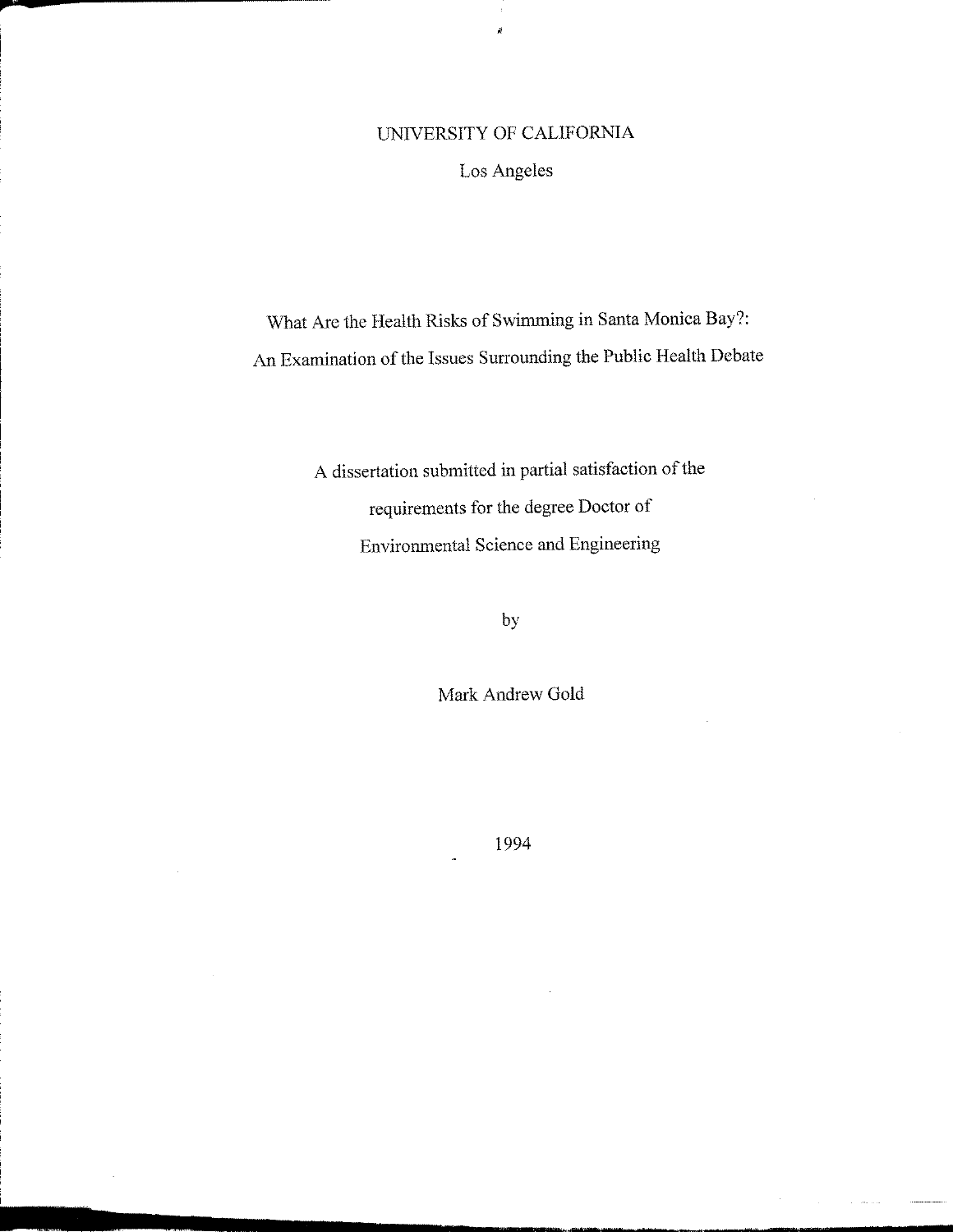The dissertation of Mark Andrew Gold is approved.

Michael Stent

Michael Stenstrom

~.-..---------------------------------------------------------------------------------------------

 $\frac{2}{\pi}$  Sultat

*r • /* // <sup>~</sup> / .~ <sup>~</sup> *t/ t"lD:::A:'-i.".L4--tl.:<sup>J</sup>*

Jahe Valentine :/

Robert Harle

Robert Haile, Committee Co-Chair

Malchan D. Dorda

Malcolm Gordon, Committee Co-Chair

University of California, Los Angeles

1994

**\_ 1&!lii.ii!2iiiiil!. .1UIIiUZ:U** iLu

À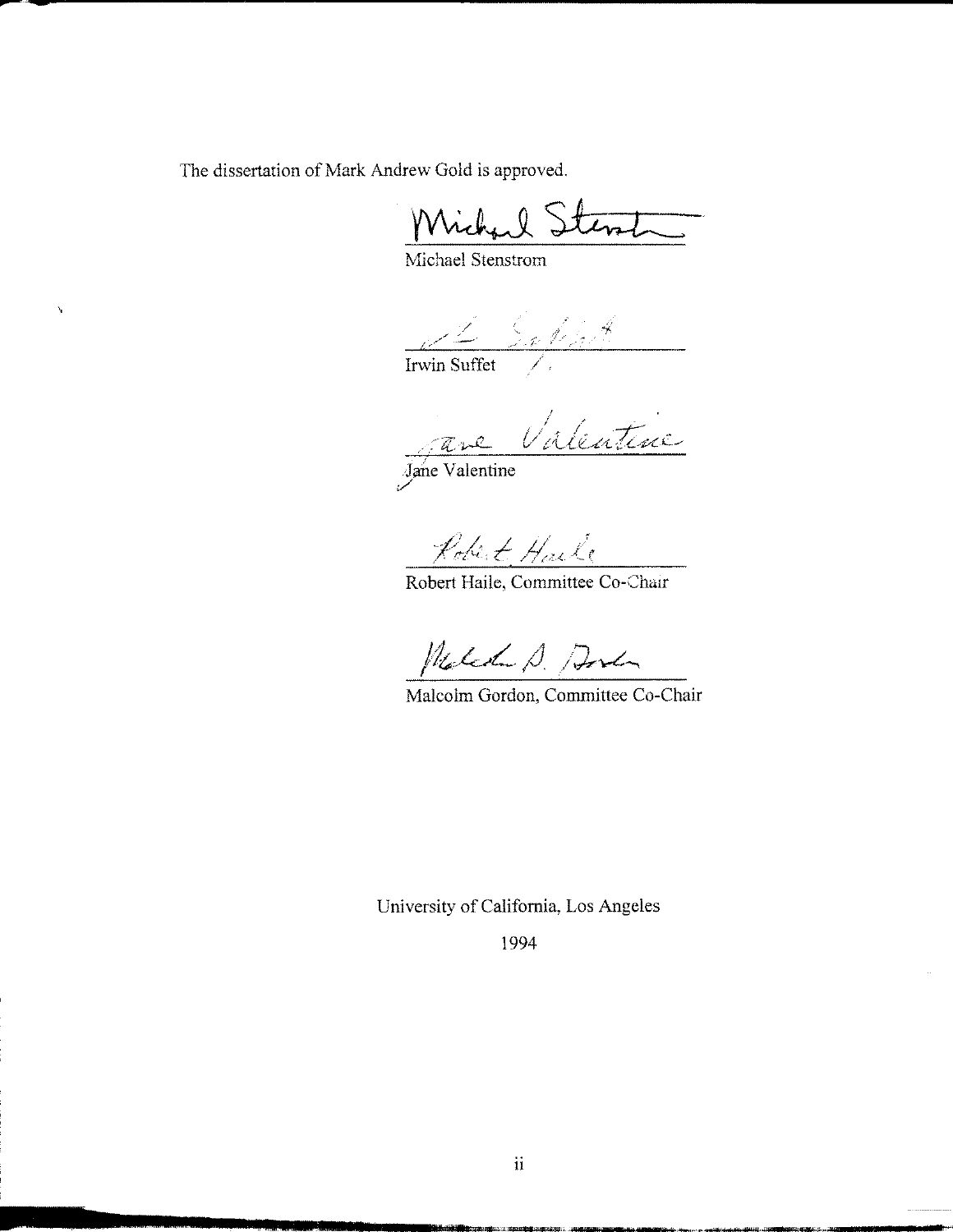## **Dedication**

---------------

The disseration is dedicated to my mother and father, who would have given anything to see me finally receive my doctorate. Their support of my academic endeavors never ceased and their will to learn, instilled within me at an early age, was the driving force in all that I have achieved both academically and professionally.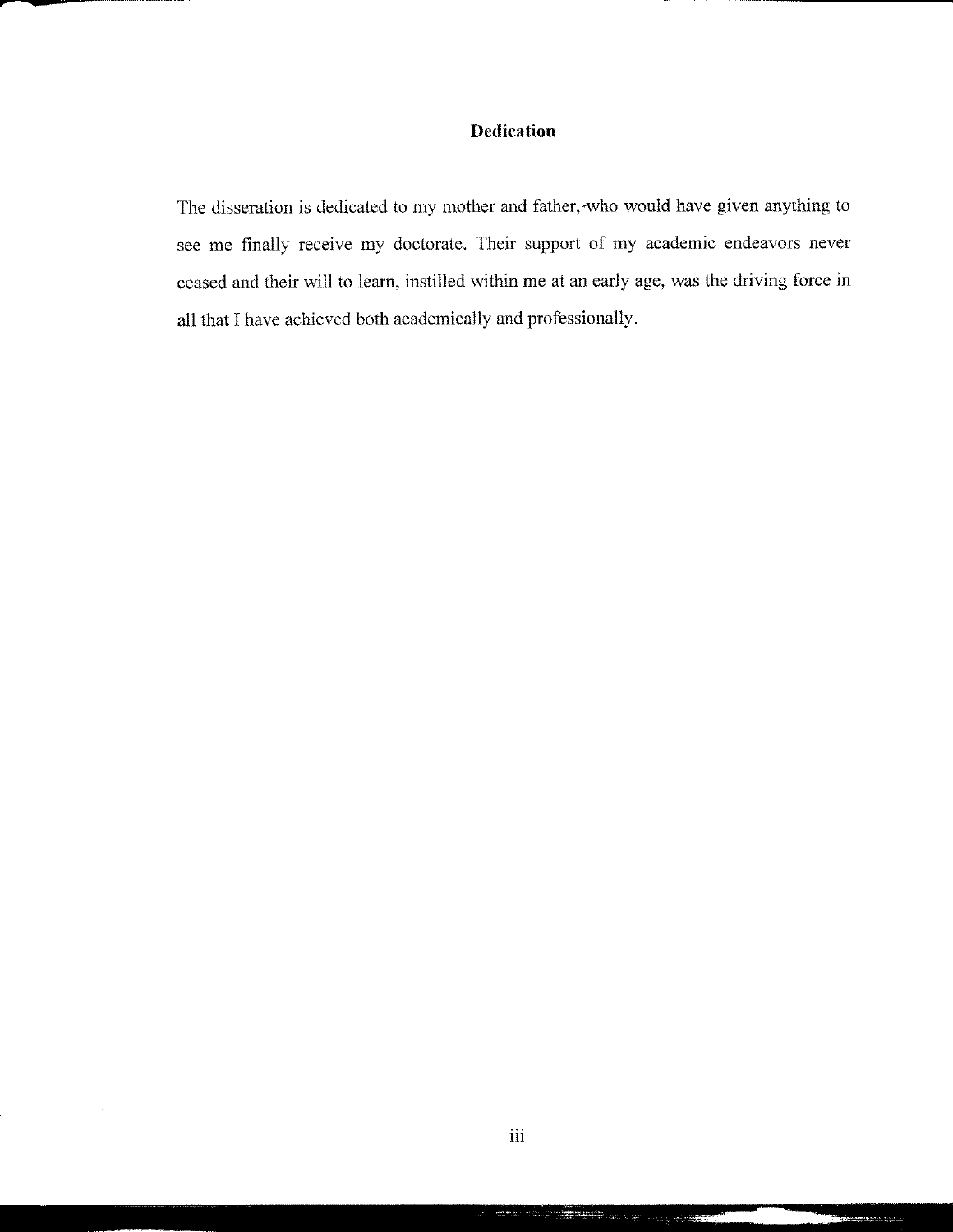## **Table of Contents**

 $\bar{\star}$ 

 $\overline{a}$ 

-----------

| Acknowledgements                                                       | vii           |
|------------------------------------------------------------------------|---------------|
| Vita                                                                   | $1\mathrm{X}$ |
| Abstract                                                               | X             |
| Preface                                                                | 1             |
| Introduction                                                           | 3             |
| Chapter 1 - The Evolution of Santa Monica Bay Beach Closure and Health |               |
| <b>Warning Policy</b>                                                  | 6             |
| Summary                                                                | 6             |
| Introduction                                                           | 7             |
| The Lifeguard Cancer Scare                                             | 7             |
| Increasing public awareness of Bay pollution issues                    | 11            |
| The Pico-Kenter Storm Drain                                            | 13            |
| The Santa Monica Bay Restoration Project                               | 20            |
| History of Ocean Bathing Water Standards in California                 | 21            |
| The large-scale epidemiology studies completed by the EPA              | 24            |
| The enterococcus water quality objective in California                 | 25            |
| Problems with the bacterial indicators                                 | 27            |
| Storm Drain Health Warning Signs                                       | 29            |
| The Evolution of the Los Angeles County Beach Closure and              |               |
| <b>Health Warning Protocol</b>                                         | 33            |
| The 1989 beach closure protocol                                        | 37            |
| The recommended beach closure protocol from Heal the Bay               | 39            |
| The current beach closure protocol                                     | 41            |
| The Ballona Creek clean-up task force                                  | 45            |

ter een

i art

 $\sim$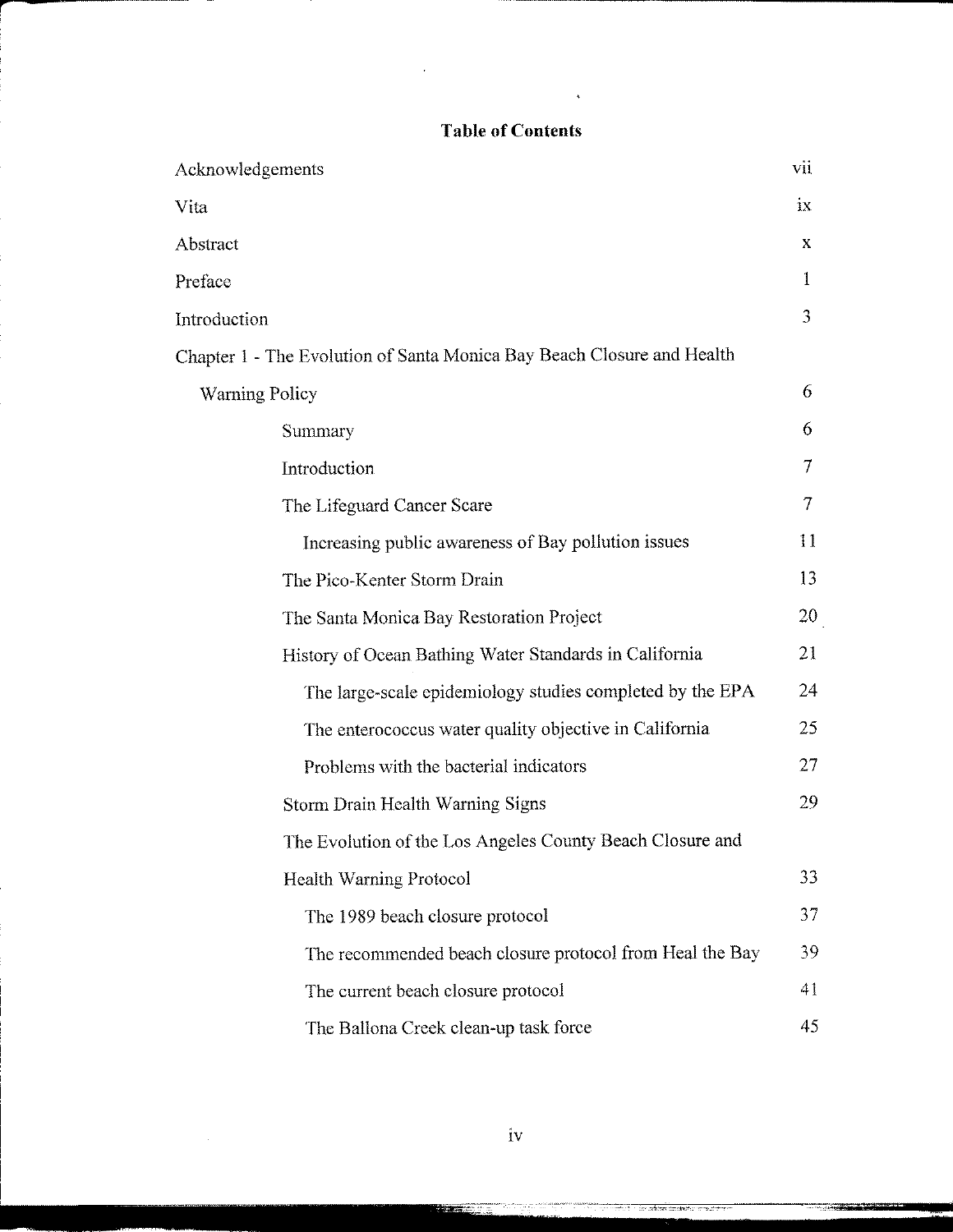| State Beach Closure and Health Warning Protocol      |     |
|------------------------------------------------------|-----|
| California Senate Bill 1865                          | 48  |
| California Senate Bill 1084                          | 51  |
| <b>Local Monitoring and Research</b>                 | 52  |
| Acute illnesses in Los Angeles County Lifeguards     | 52  |
| LACDHS shoreline monitoring program                  | 53  |
| The City of Los Angeles shoreline monitoring program | 55  |
| The Heal the Bay beach pollution reports             | 57  |
| The SMBRP virus and microbial indicator studies      | 59. |
| The second SMBRP virus and microbial indicator study | 61  |
| The third SMBRP virus and microbial indicator study  | 64  |
| Current Public Opinion on Santa Monica Bay Pollution | 70  |

л.

# Chapter 2 - Recommendations to Better Determine and Reduce the Health Risks

| of Swimming in Santa Monica Bay                  | 74 |
|--------------------------------------------------|----|
| Summary                                          | 74 |
| Introduction                                     | 75 |
| <b>Risk Assessment</b>                           | 76 |
| <b>Epidemiology Studies</b>                      | 81 |
| The proposed Santa Monica Bay epidemiology study | 82 |

~.li""""" nt\_::' \_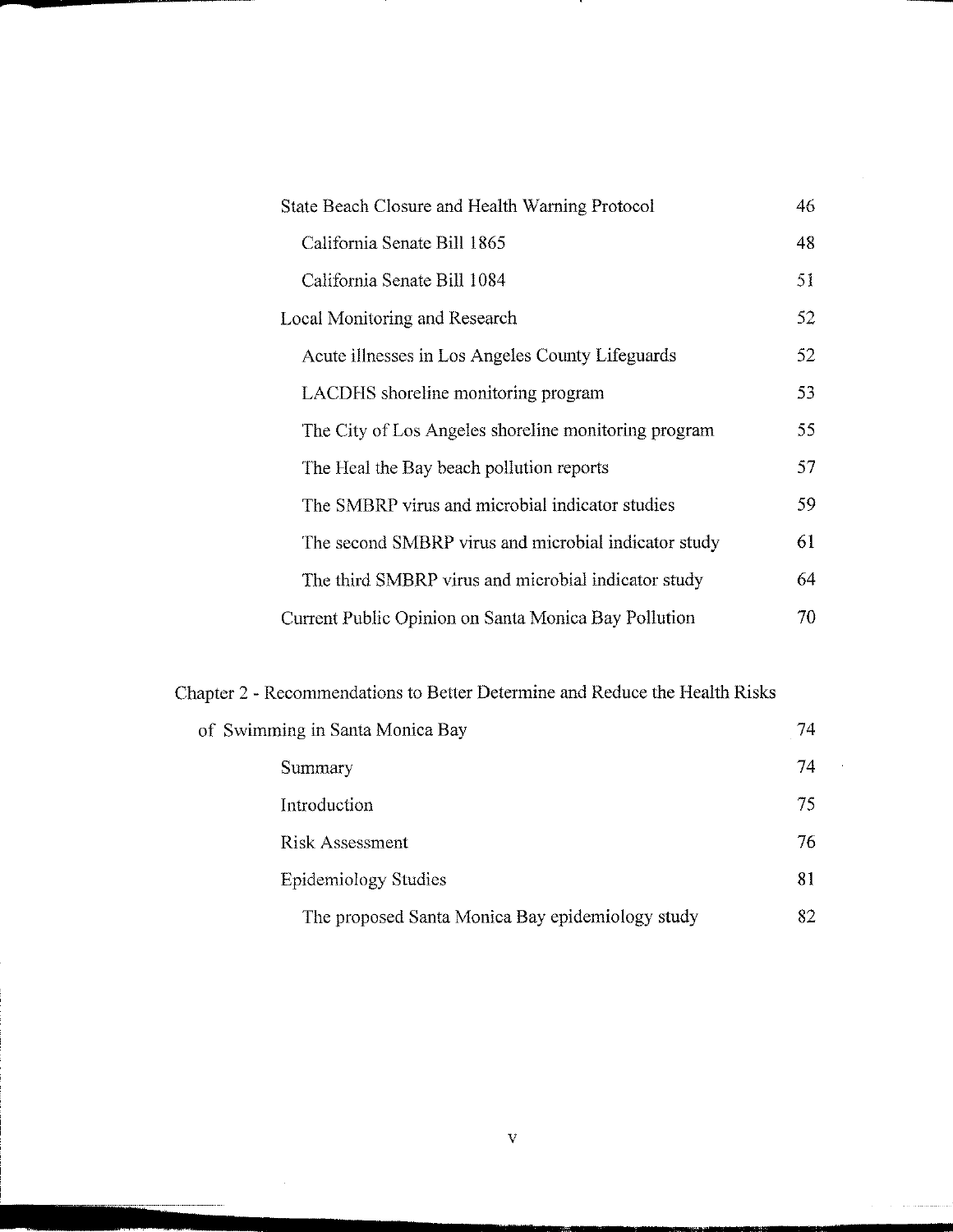| Recommendations                              | 86  |
|----------------------------------------------|-----|
| Research needs                               | 86  |
| Policy needs                                 | 90  |
| Source reduction measures                    | 97  |
| Conclusions                                  | 102 |
| Glossary of Agency and Organization Acronyms | 104 |
| <b>Bibliography</b>                          | 105 |
| Appendix 1                                   | 114 |
| Appendix 2                                   | 153 |
| Appendix 3                                   | 185 |

.

1IIIIIIIIIIII.- •••• II••••••II••••••••••••••••••• r·.:.m.7.7.r <sup>~</sup> <sup>~</sup> \_\_ "\_\_ <sup>~</sup> \_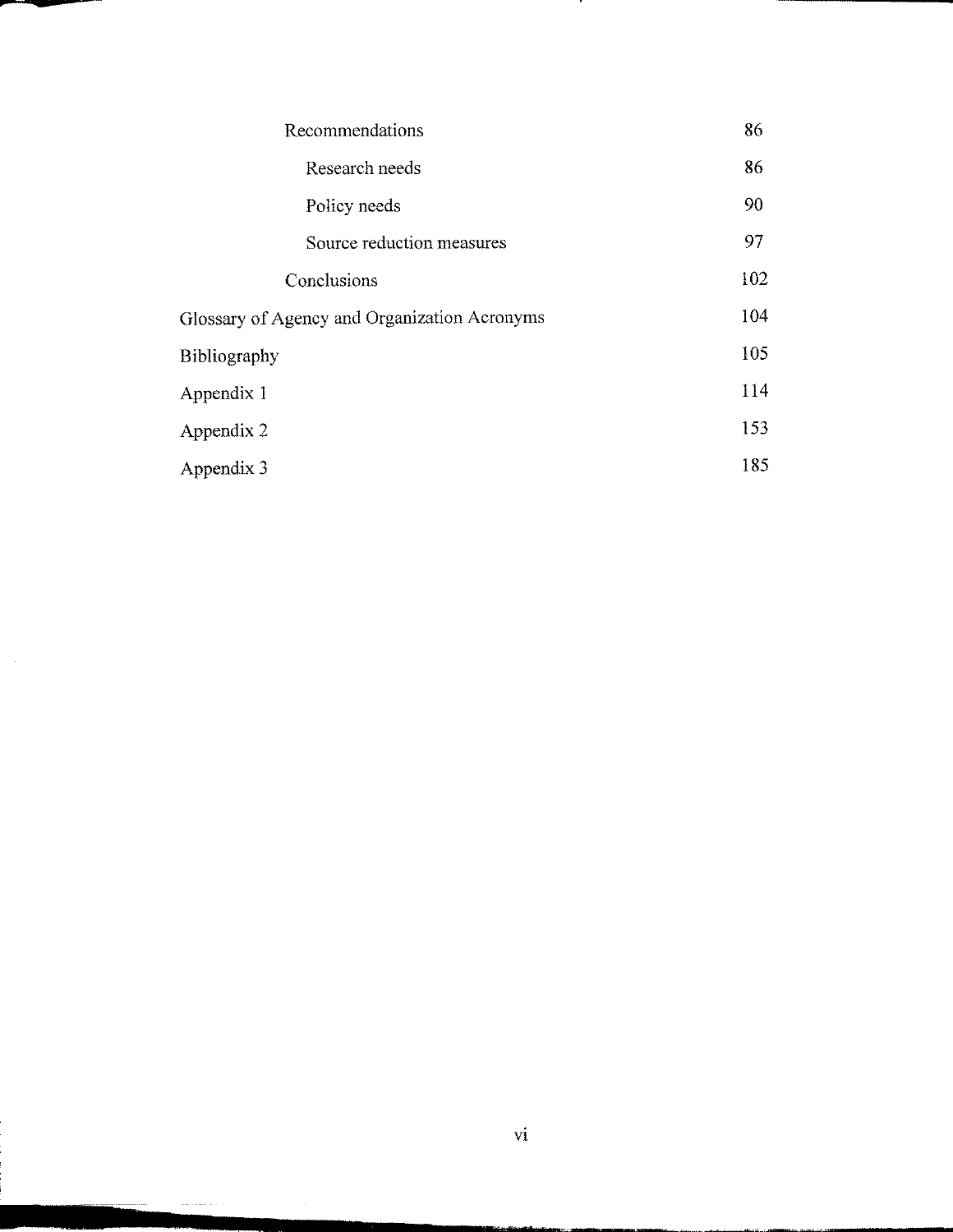#### ACKNOWLEDGEMENTS

The research for the dissertation was completed under the auspices of the Santa Monica Bay Restoration Project (SMBRP). Funding for the research was supplied by the 5MBRP and the City of Santa Monica. The co-authors of the studies were Charles McGee, Melinda Bartlett, John Dorsey, and Greg Deets. Voluntary contributions to the studies were provided as follows: The microbiology staff at the Orange County Sanitation District's virology laboratory completed sample analysis for enteric viruses and coliphage; the microbiology staff at the City of Los Angeles' Environmental Monitoring Division (EMD) analyzed samples for indicator bacteria and collected urban runoff samples for enteric virus analysis; Cindy Mayer, Greg Deets, Ron Dergrigorian, Maria Aparicio and Jerry Shea of the EMD and Roger Gorke of Heal the Bay completed most of the virus sampling. Surf-zone samples for indicator bacteria analysis were primarily collected by John Austin of the EMD and volunteers Carlos Urrunaga, Roger Kintz, Jennifer Wellman, Roger Gorke, and Patty Warner of Heal the Bay. Assistance in data analysis was provided by Scott Johnson of the EMD. The graphics were produced by Greg Deets and Mike Mullin of the EMD. Rainer Hoenicke and Guang- Yu Wang of the 5MBRP managed the contracts with the 5MBRP and provided additional technical guidance.

The staff and Board of Heal the Bay, especially Dorothy Green, strongly supported my efforts to finish the dissertation while healing the Bay.

Professor Malcolm Gordon and Professor Robert Haile, as Co-chairs of my doctoral committee, provided needed guidance and editorial assistance on numerous drafts of the dissertation. Professor Arthur Winer and Professor Richard Ambrose provided the support that was needed for my continued perseverance during difficult times.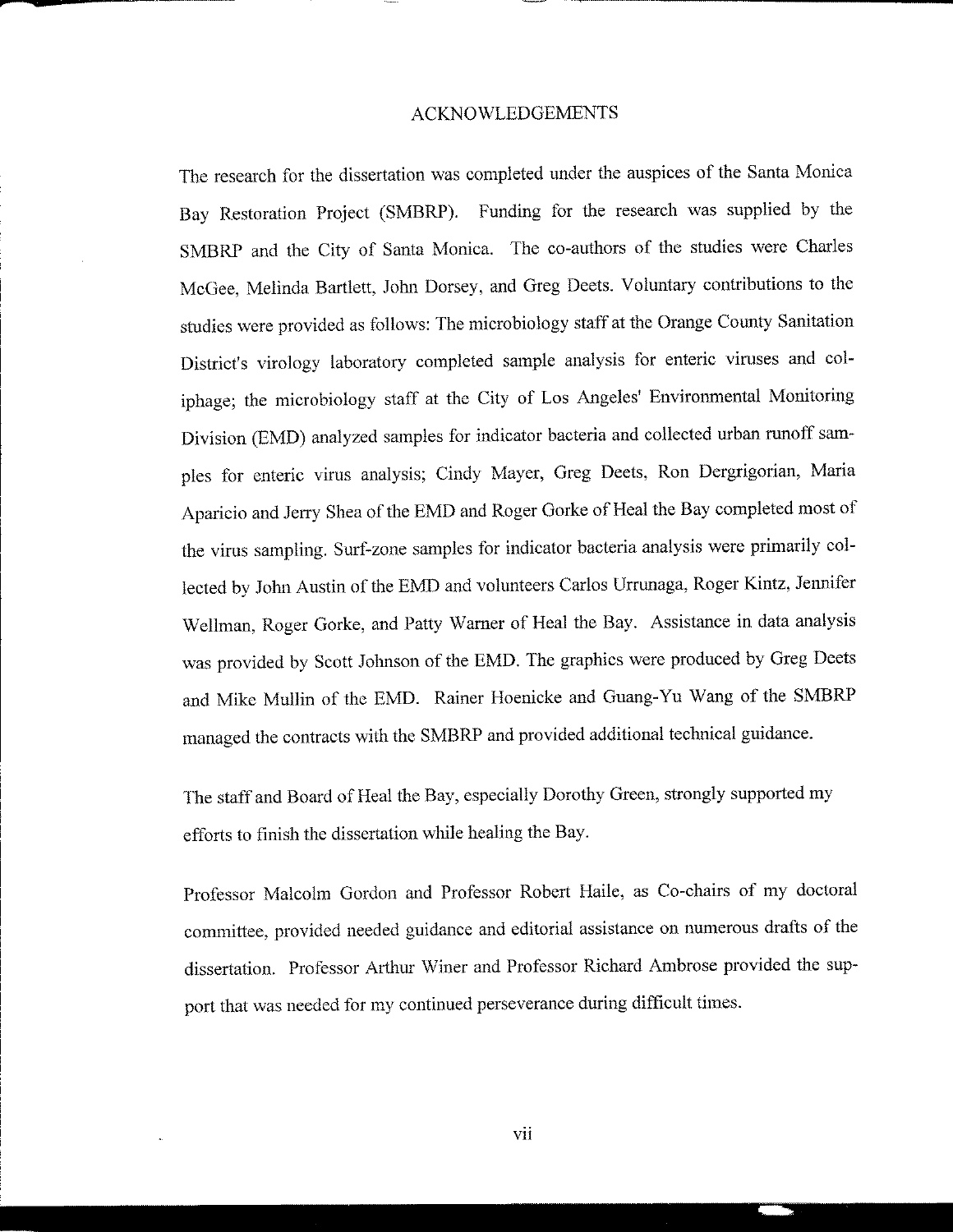Judith Gold, my mother, and Jonathan Gold, my brother, provided essential editcriz. assistance. My mother's courage during the most difficult of times was an inspiration ti.a: will remain with me the rest of my life.

Eternal thanks go to my wife, Lisette Bauersachs, for encouraging me to finish the dissertation, providing editorial assistance, and taking care of our son Zachary over countless weekends and evenings. Without her, I would have never found the will to continue working on my dissertation after the loss of my loving parents.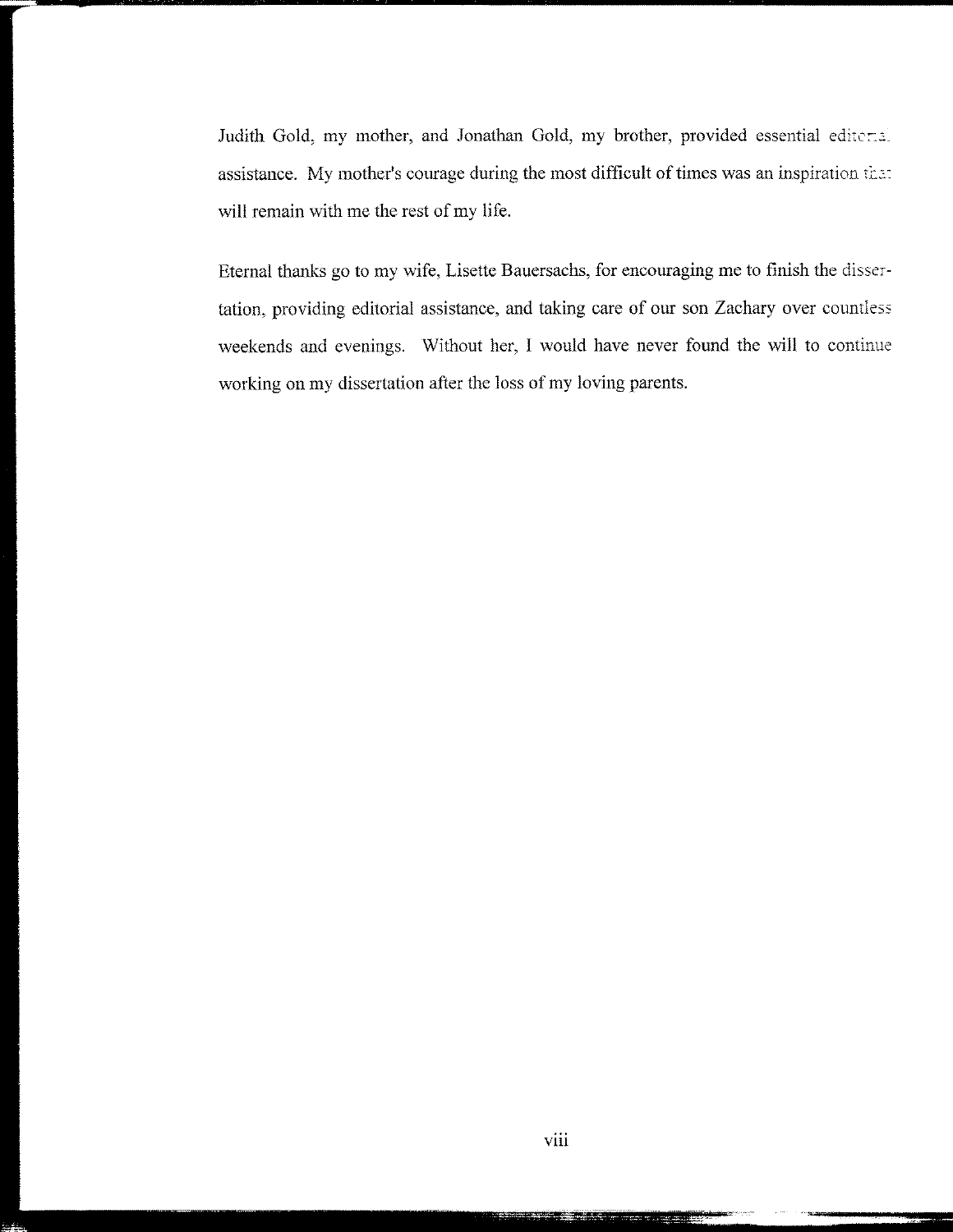### VITA

| October 10, 1963 | Born, Los Angeles, California                                                                 |
|------------------|-----------------------------------------------------------------------------------------------|
| 1984             | B.S., Biology<br>University of California, Los Angeles<br>Los Angeles, California             |
| 1985-1986        | <b>Teaching Assistant</b><br>University of California, Los Angeles<br>Los Angeles, California |
| 1986             | M.A., Biology<br>University of California, Los Angeles<br>Los Angeles, California             |
| 1986-1988        | <b>Environmental Consultant</b><br>Engineering Science Inc.<br>Pasadena, California           |
| 1987-1988        | <b>Research Assistant</b><br>University of California, Los Angeles<br>Los Angeles, California |
| 1988-1994        | <b>Staff Scientist</b><br>Heal the Bay<br>Santa Monica, California                            |

## PUBLICATIONS AND PRESENTATIONS

Gold, M., Bartlett, M., Dorsey, 1., and C. McGee (1990) An Assessment of Inputs of Fecal Indicator Organisms and Human Enteric Viruses from Two Santa Monica Bay Storm Drains. Prepared for the Santa Monica Bay Restoration Project (SMBRP).

Gold, M., Bartlett, M., Dorsey, J., and C. McGee (1991) Storm Drains as a Source of Surf-Zone Bacterial Indicators and Human Enteric Viruses to Santa Monica Bay. Prepared for the 5MBRP.

Gold, M., Bartlett, M., Deets, G., and C. McGee (1992) Pathogens and Indicators in Storm Drains Within the Santa Monica Bay Watershed. Prepared for the 5MBRP.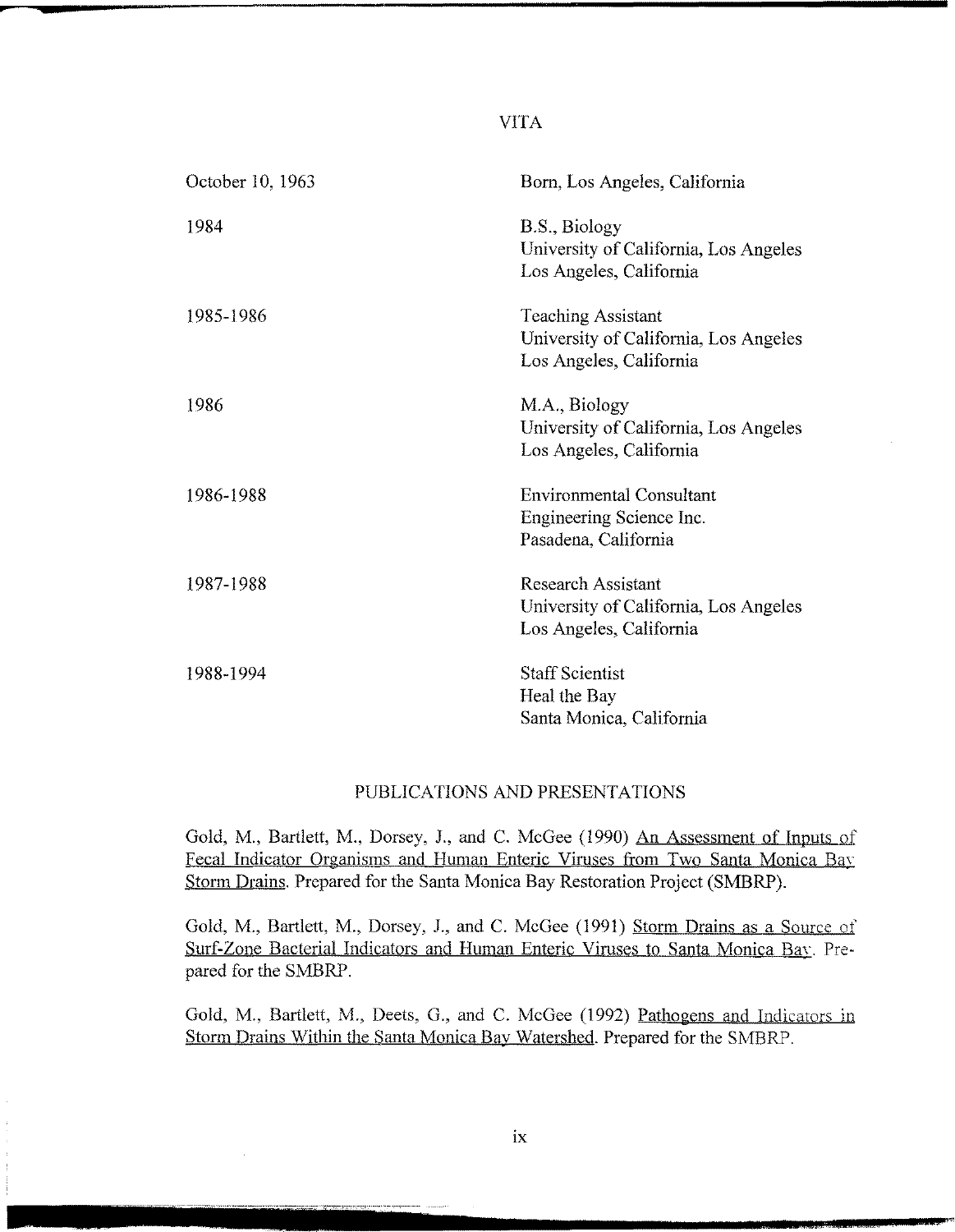## ABSTRACT OF THE DISSERTATION

What Are the Health Risks of Swimming in Santa Monica Bay?: An Examination of the Issues Surrounding the Public Health Debate

by

Mark Andrew Gold Doctor of Environmental Science and Engineering University of California, Los Angeles, 1994 Professor Malcolm Gordon, Co-chair Professor Robert Haile, Co-chair

In 1989, the state and federally sponsored Santa Monica Bay Restoration Project (SMBRP) was created. One of its three highest priorities was to assess the health risk to Bay swimmers because beach visitor populations were reduced from previous years, anecdotal evidence of illnesses caused by exposure to Bay waters was commonplace, and there were many unregulated sources of urban runoff to local beaches. The 5MBRP lacked adequate information to accurately assess the risk to Bay swimmers, and it would not secure funding for an epidemiology study of recreational bathers in urban runoff contaminated waters until new information on pathogens and pathogen indicators in the storm drains and surf-zone was attained.

From 1990 to 1992, three studies completed by the author et al., demonstrated that high indicator bacteria densities were frequently present at ankle-depth shoreline locations up

- --::::---~--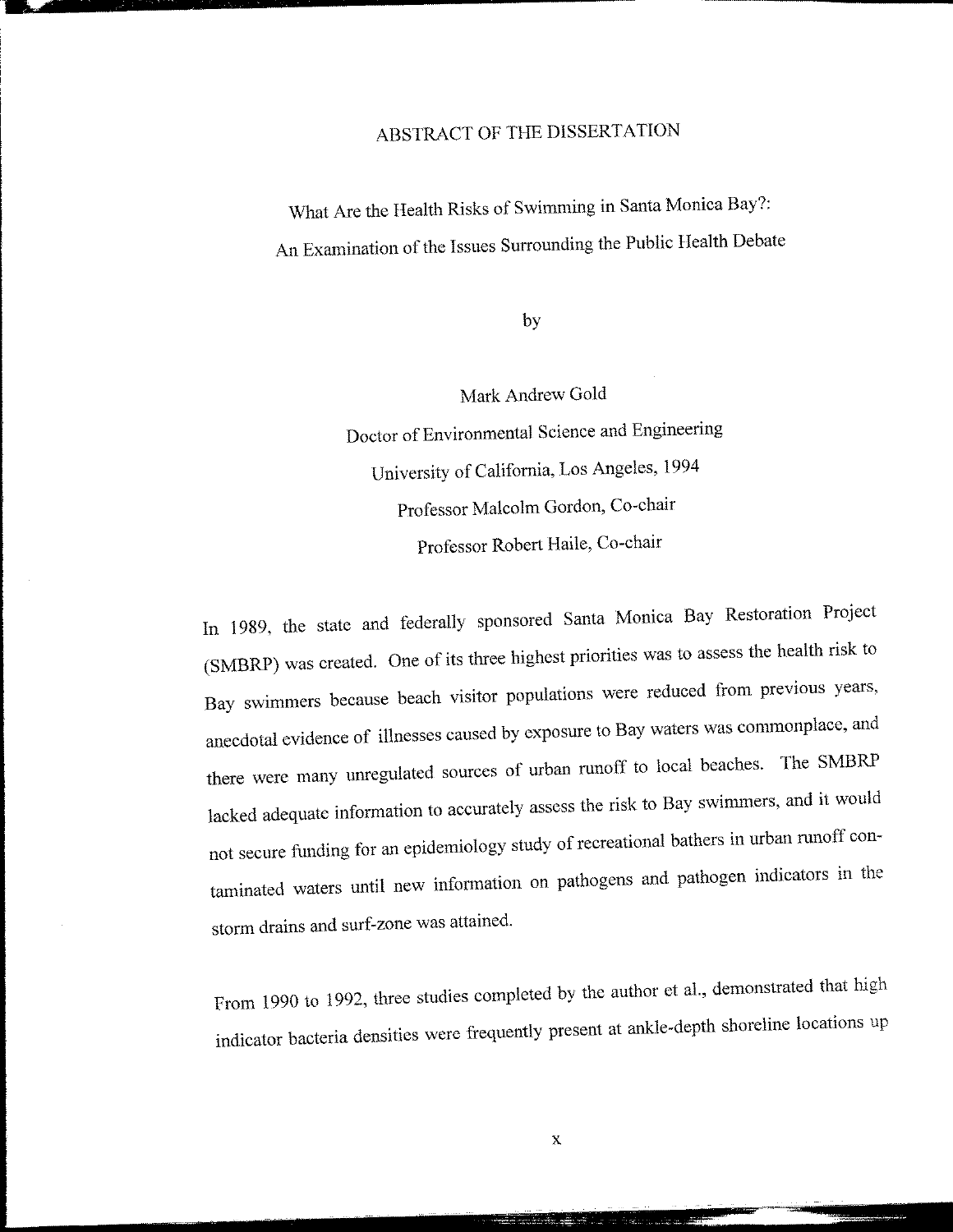to 100 yards from flowing storm drains, and human enteric viruses were present in runoff from three local storm drains.

The results of the storm drain virus studies brought greater state and local government focus on the problem of sewage contaminated urban runoff. The Los Angeles County Department of Health Services amended its beach closure and health warning protocol to make it more protective of human health. The State Legislature passed a bill, Senate Bill 1084, which required the completion of the 5MBRP epidemiology study, and local cities implemented measures ranging from dry-weather runoff diversions to sewage treatment plants, to sanitary surveys designed to detect illegal discharges of sewage to storm drains.

Despite the lack of an accurate estimate of health risks to local swimmers and of healthbased microbial water quality standards in California, the development of a strong beach closure and health warning protocol for Los Angeles County demonstrates that health risk management has become a priority to the public and local government. There are other policy and pathogen source reduction measures that, if executed, would further reduce health risks to swimmers. Until research on more effective human sewage indicators, the health risks of swimming in runoff contaminated waters, and a sanitary survey to detect sources of sewage to the shoreline is completed, implementation of risk management measures should prevent significant outbreaks of swimming associated illnesses.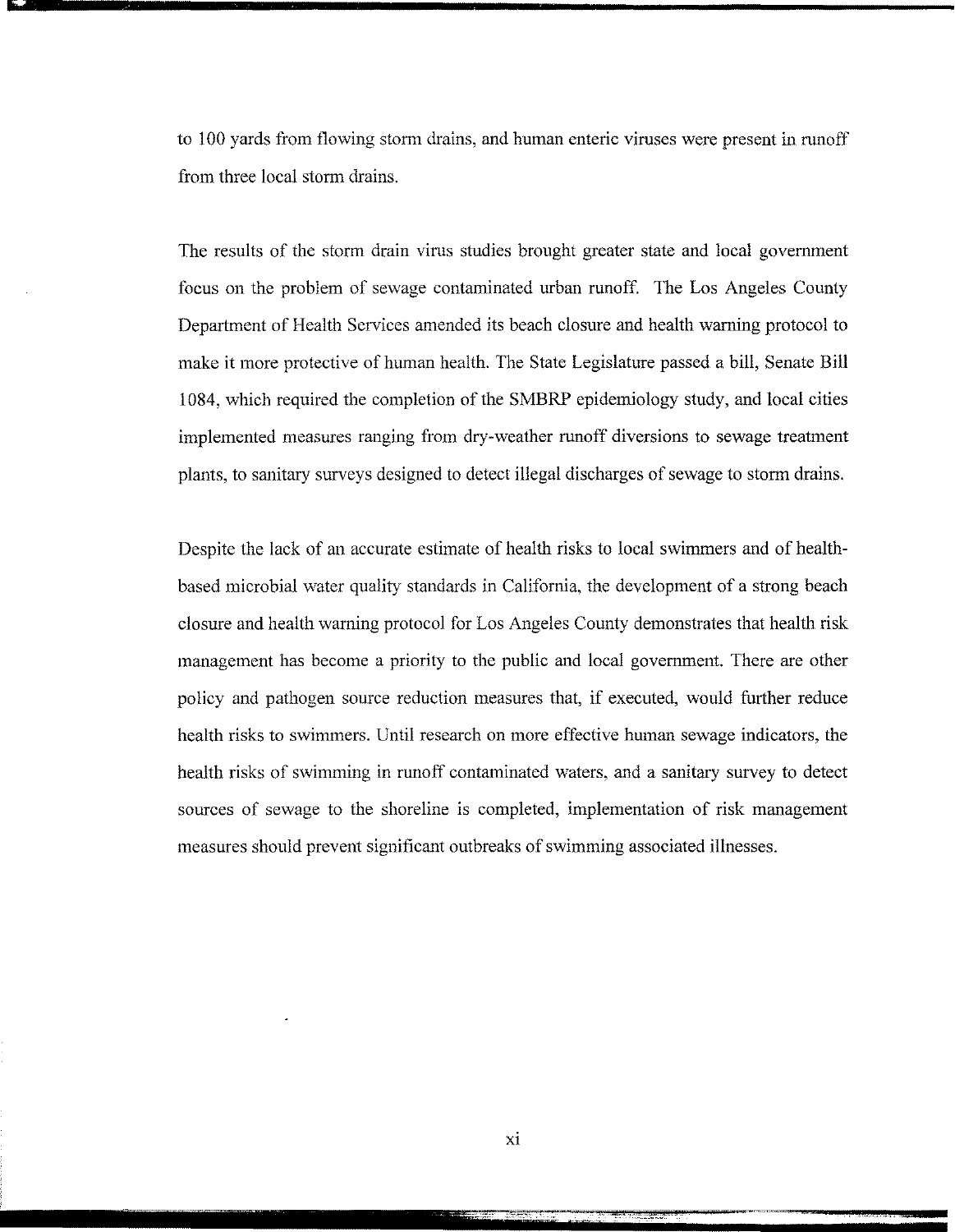#### **Preface**

The research included within this dissertation was completed during an internship at the local environmental group Heal the Bay, a non-profit environmental organization with more than 12,000 members working through research, advocacy and public education to make Santa Monica Bay and Southern California's beaches safe and healthy again for people and marine life. The dissertation includes three studies on pathogens and pathogen indicators in storm drain runoff and the surf-zone that were completed by Heal the Bay, the City of Los Angeles-Bureau of Sanitation-Environmental Monitoring Division, and the Orange County Sanitation Districts under the auspices of the Santa Monica Bay Restoration Project (SMBRP). The 5MBRP, part of the National Estuary Program, is a federal, state and locally funded entity whose primary goal is the creation of a Comprehensive Conservation and Management Plan (CCMP) for the Bay.

As the staff scientist at Heal the Bay and the principal investigator (P.I.) of the three storm drain studies, my responsibilities on the studies included acquiring funding, study design, project management and oversight, sample collection for indicator bacteria analysis, assistance in statistical analysis, primary authorship and final editor of the reports. Also, the P.I. presented the study findings to the Technical Advisory Committee (TAC) and Management Committee of the 5MBRP.

The report review and approval process of the 5MBRP TAC was a seven-step process. All submitted reports met the 5MBRP technical report formatting and presentation guidelines before they were reviewed by TAC members and outside reviewers. The Draft Final Reports were reviewed by two outside reviewers chosen by 5MBRP staff and the Surf-Zone Pathogen subcommittee of the TAC. In addition, all members of the TAC had

-=

- - "